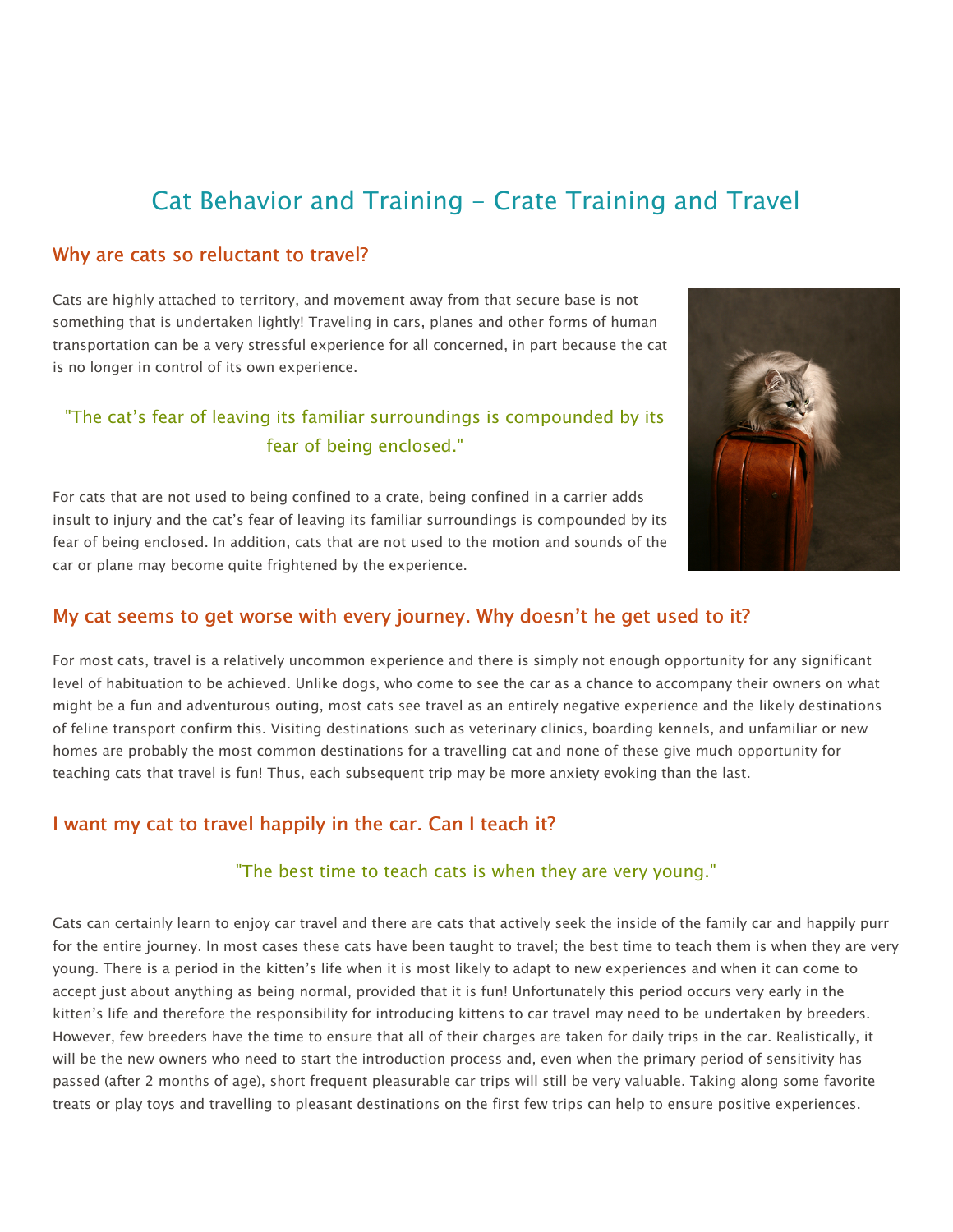Although cats perching in the back window of a car may look cute it is important to ensure that your cat is under control during a journey and in most cases this will mean confining the cat to a carrier of some sort. Of course, this can lead to further fear and anxiety if your cat has not been crate trained.

### My cat reacts badly to the carrier. What can I do?



One of the major sources of stress for cats during travel is confinement within a cat carrier that has only been used to transport the cat. If either the travel itself or the destination is unpleasant, the cat will develop further negative associations with the carrier, seeing it as a signal of the impending veterinary clinic visit or airplane ride. Training kittens to enjoy being in their carrying boxes can make these outings far less traumatic for all involved. Many kittens learn to use a carrier as a safe area or bed if you begin at a young age to associate the carrier with exploration, play, food or sleeping. Even when cats are older it is possible to break down the negative image of the carrier and work to make it a safe haven rather than

a prison cell. For cats that get accustomed to spending time in their carrier, the carrier may actually help to settle the cat when the cat is traveling, visiting, or hospitalized. How secure an individual cat feels when placed in its carrier will depend on the amount and type of previous training, as well as individual personality differences between cats.

#### "The first step is to select the right kind of carrier for your cat."

The first step is to select the right sort of carrier for your cat. There are a number of things to consider. The ease of cleaning and the way in which you put the cat into, and take it out of, the carrier are factors that are likely to be determined by your own preferences. Some cats are far more relaxed when they can see what is going on around them, in which case a wire basket is better for them. Others feel more secure when they are totally hidden from view, and a solid cat carrier will be a better choice for these individuals. Cats may prefer to enter and investigate carriers that have a front opening, a top opening or both. However, for owners, removing the cat from the top may be easier, especially if the cat is not ready or willing to voluntarily leave its carrier.

Whichever type of cat carrier you purchase, the most important step is to introduce the cat to a carrier for which there has been no previous negative experience and to keep it available for the cat to investigate. You can increase the chances that the cat will use or explore the carrier by putting treats, play toys or food inside, by lining it with a warm blanket, and by keeping it in an area where the cat likes to play and sleep. In some cases, beginning with the top off the carrier may encourage investigation and as the cat becomes more comfortable the carrier can be closed. Some cats may quickly take to the carrier as a sleeping, security or hiding area. Do not attempt to force your cat into the carrier. Your cat should first learn to enjoy and feel comfortable in the carrier before you begin to use it for transport.

# "Do not attempt to force your cat into the carrier."

## I do not have time to introduce my cat to its carrier in this controlled way. What can I do to make the car trip next week more bearable?

If you must travel with your cat and have not had time to introduce your cat to its carrier, it is important to take steps to make the confinement as stress-free as possible. Putting familiar bedding inside the carrier, together with a favorite toy, can be helpful. The idea is to make the carrier smell familiar and therefore reassure the cat that it is safe.